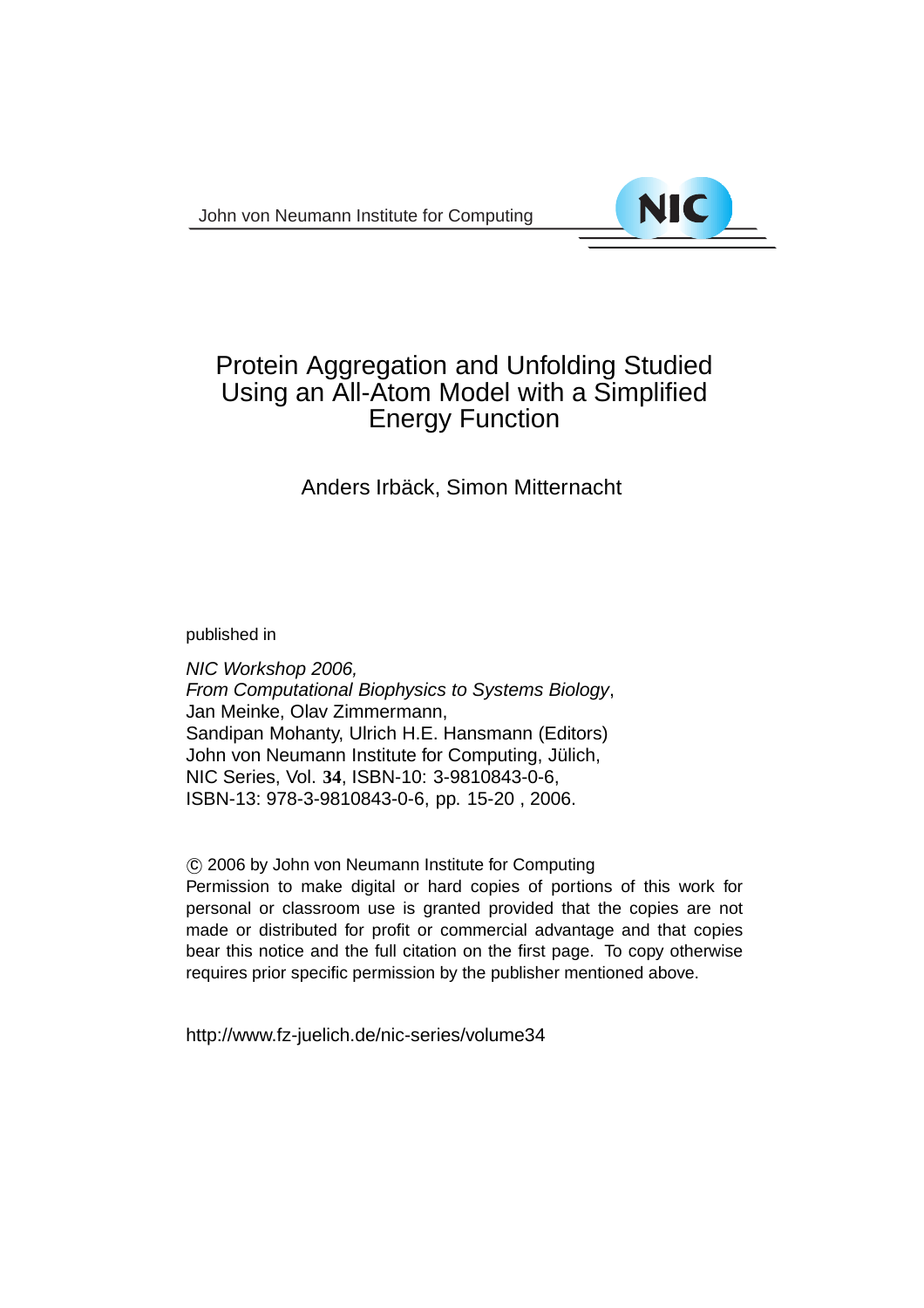## **Protein Aggregation and Unfolding Studied Using an All-Atom Model with a Simplified Energy Function**

#### **Anders Irbäck and Simon Mitternacht**

Computational Biology and Biological Physics Group, Department of Theoretical Physics, Lund University, Sölvegatan 14A, SE-223 62 Lund, Sweden *E-mail:* {*anders, simon*}*@thep.lu.se*

We discuss two Monte Carlo studies based on a simple all-atom model for proteins. The first study explores the early aggregation steps of  $A\beta_{16-22}$ , an amyloid fibril-forming 7-residue fragment of Alzheimer's Aβ peptide. The other study deals with the mechanical and thermal unfolding of ubiquitin, a 76-residue protein that was studied in recent single-molecule constantforce experiments.

#### **1 Introduction**

Protein aggregation into amyloid fibrils is a recurrent theme in several human disorders, including Alzheimer's and Parkinson's diseases, $<sup>1</sup>$  and there is evidence that amyloid struc-</sup> tures can have a functional role, too.<sup>2</sup> The mechanisms of amyloid formation are currently being intensely investigated, both experimentally and by computer simulations. These studies are not limited to fibrillar aggregates; small assemblies get more and more attention, because of findings that link soluble oligomers to pathology.<sup>3</sup> A broad set of sequences is studied, from disease-associated proteins like the Alzheimer's  $A\beta$  peptide to designed amyloid sequences like the hexapeptide STVIIE.<sup>4</sup>

Here we discuss a study of small assemblies of the A $\beta$  fragment A $\beta_{16-22}$ ,<sup>5</sup> which was performed using an all-atom model with a simplified energy function. In addition, we discuss a study of the mechanical and thermal unfolding of ubiquitin,  $6.7$  based on exactly the same model. This model was developed through folding studies of a set of well characterized peptides,<sup>8, 9</sup> including  $\alpha$ -helical as well as  $\beta$ -sheet peptides. For these peptides, the model was found to give a good description of both structure and thermodynamics.<sup>9</sup>

Mechanical unfolding has been studied experimentally at the single-molecule level for several proteins. These studies have provided valuable insights into the elastic properties of, e.g., the muscle protein titin.<sup>10, 11</sup> Typically, these experiments focus on the extensionversus-force behavior. Computer simulations have the potential to provide information not captured by the experiments, and thereby give a more complete picture of the unfolding process.

#### **2 Model and Methods**

The model we use contains all atoms of the protein chains, including hydrogen atoms, but no explicit water molecules. It assumes fixed bond lengths, bond angles and peptide torsion angles (180°), so that each amino acid only has the Ramachandran torsion angles  $\phi$ ,  $\psi$  and a number of side-chain torsion angles as its degrees of freedom.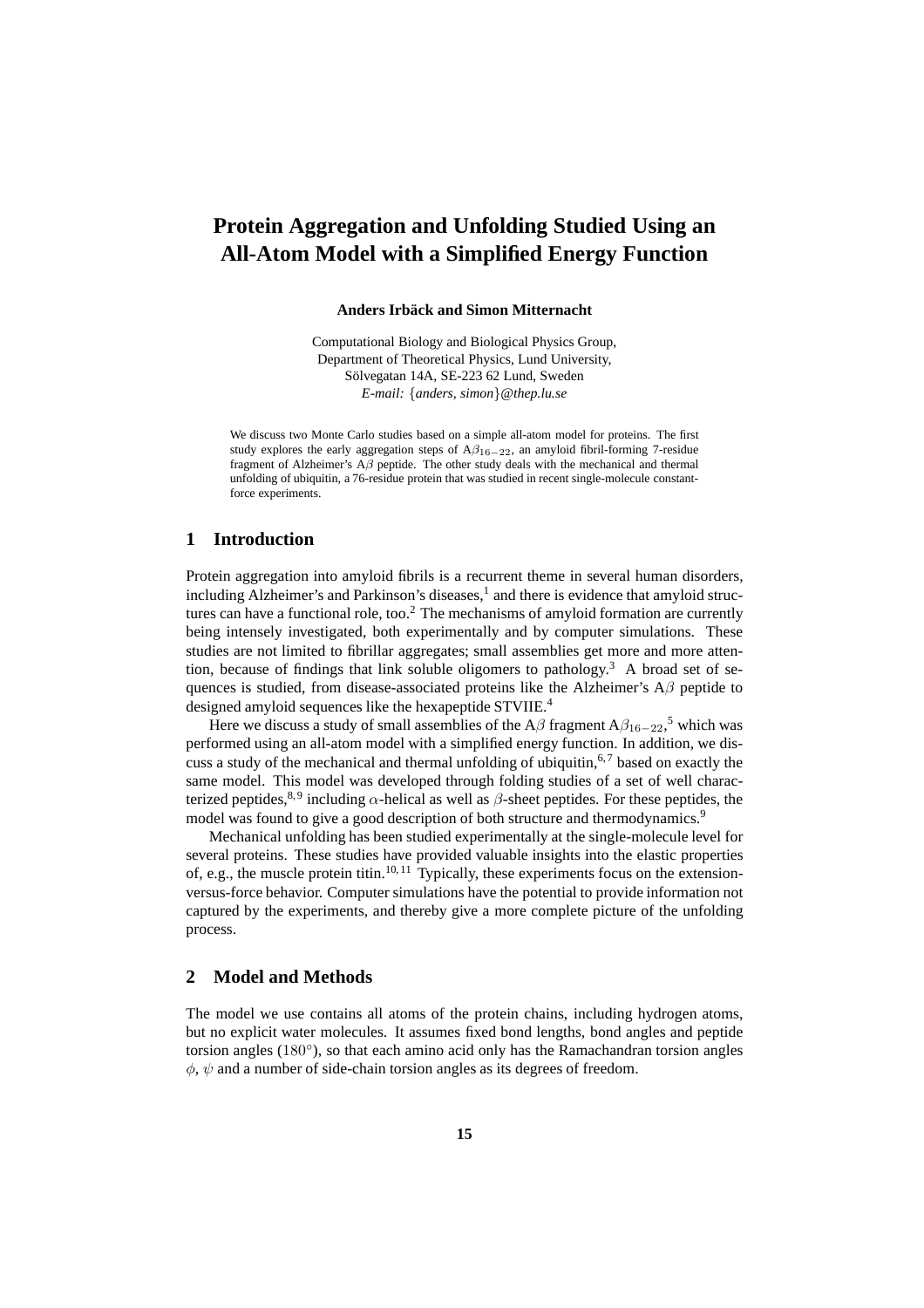The energy function

$$
E = Eloc + Eev + Ehb + Ehp
$$
 (1)

is composed of four terms. The term  $E_{\text{loc}}$  is local in sequence and represents interactions between adjacent backbone dipoles along the chain. The other three terms are non-local in sequence. The excluded volume term  $E_{ev}$  is a  $1/r^{12}$  repulsion between pairs of atoms.  $E_{hb}$ represents two kinds of hydrogen bonds: backbone-backbone bonds and bonds between charged side chains and the backbone. The last term  $E<sub>hp</sub>$  represents an effective hydrophobic attraction between non-polar side chains. It is a simple pairwise additive potential based on the degree of contact between two non-polar side chains. A detailed description of all the different terms can be found elsewhere. $8,9$ 

Despite its simplicity, this energy function is able to fold several  $\alpha$ -helical and  $\beta$ -sheet peptides with about 20 amino acids.<sup>9</sup> One type of interaction that the model neglects is the Coulomb interaction between charged side chains. For a small peptide, these charges tend to be exposed to, and therefore screened by the solvent. To be able to study larger proteins and protein aggregates, we expect that it will be necessary to refine the energy function to take into account, e.g., the interactions between side-chain charges.

All our studies were carried out using  $PROFASI<sub>1</sub><sup>12</sup>$  which is a Monte Carlo software package for simulations of this model.

Let us stress that the amino acid sequence is the only input to the model. All model parameters were thus kept the same in our different studies.

### **3 A**β16−<sup>22</sup> **Aggregation**

A characteristic "cross- $\beta$ " X-ray fiber diffraction pattern reveals that the core structure of amyloid fibrils is composed of  $\beta$ -sheets whose strands run perpendicular to the fibril axis.<sup>13</sup> For A $\beta_{16-22}$  fibrils, it has been found, by solid-state NMR, that the  $\beta$ -strands have an antiparallel organization.<sup>14, 15</sup> The  $A\beta_{16-22}$  sequence (Ac-KLVFFAE-NH<sub>2</sub>) consists of five inner residues that are hydrophobic, and two end residues that are oppositely charged. Coulomb interactions between such charges provide a possible explanation for the antiparallel  $\beta$ -strand organization in A $\beta_{16-22}$  fibrils.

Computer simulations of  $A\beta_{16-22}$  aggregation have been reported by several groups<sup>16–19</sup>. In our calculations, we studied systems of one, three and six  $A\beta_{16-22}$  peptides. The simulations were started from random configurations, and the energy function was exactly the same as in our folding studies.<sup>9</sup>

The isolated  $A\beta_{16-22}$  peptide turned out to be disordered in our simulations. The three- and six-chain systems, on the other hand, self-assembled into ordered, β-strand-rich aggregates. There was no single dominating free-energy minimum, but rather a number of more or less degenerate minima. Fig. 1 shows two snapshots of such minima.

The  $\beta$ -strand organization in these structures is interesting since our model neglects the interactions between charged side chains, which might be responsible for the antiparallel organization seen in  $A\beta_{16-22}$  fibrils. A detailed analysis showed that mixed configurations with both parallel and antiparallel  $\beta$ -strand pairs were common in our simulations, but nevertheless there was a clear statistical preference for the antiparallel organization over the parallel one. Our model thus favors the antiparallel organization despite that these Coulomb interactions are neglected. This, of course, does not mean that these interactions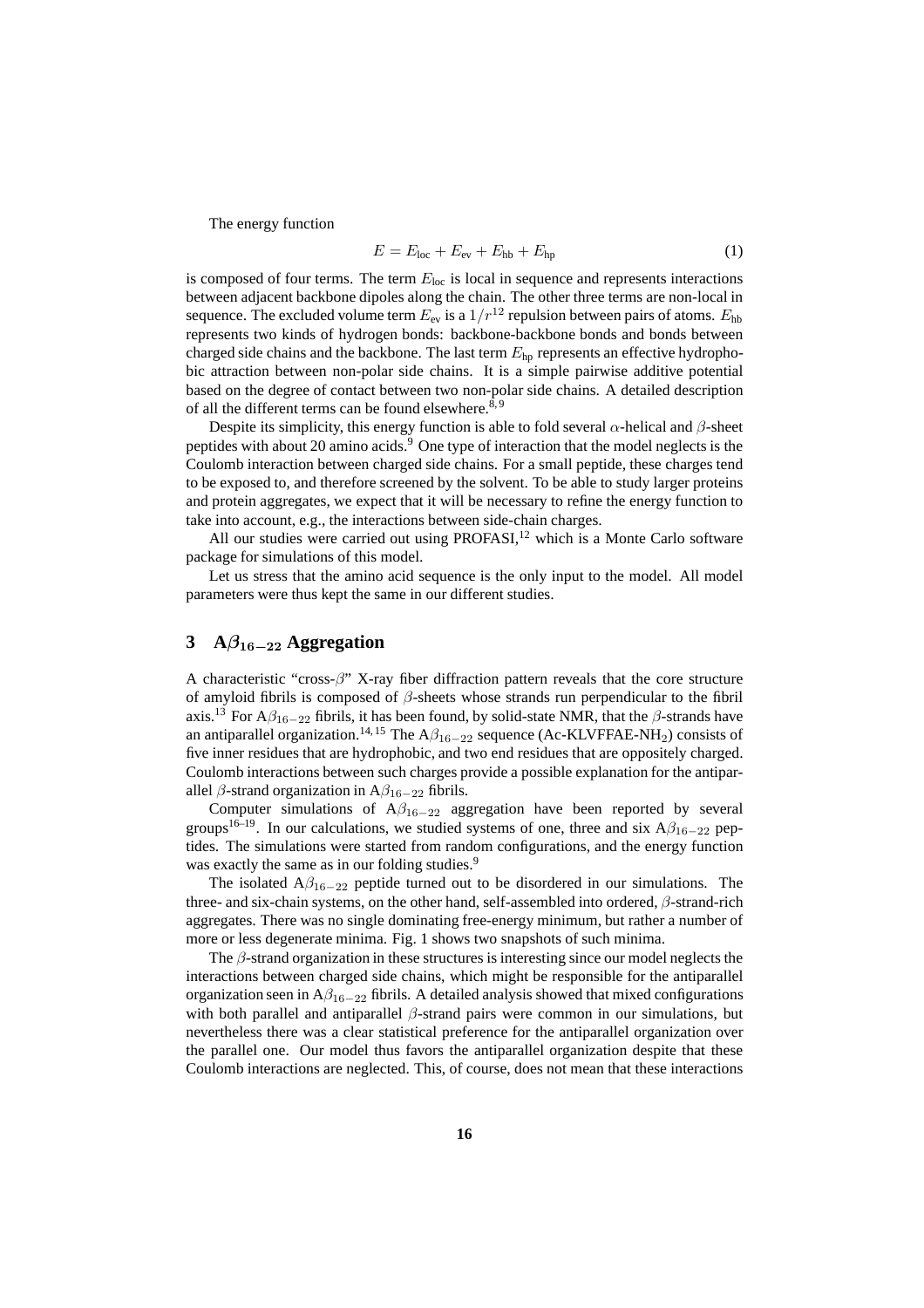

Figure 1. Two typical low-energy structures from our simulations of six  $A\beta_{16-22}$  peptides: a five-stranded  $\beta$ sheet (left), and two three-stranded β-sheets "sandwiching" several of their hydrophobic side chains between them (right). Drawn with RasMol.<sup>20</sup>

are unimportant, but it suggests that other factors (e.g., hydrogen bond geometry) play a significant role, too. We also did some simulations with attraction/repulsion between unlike/like side-chain charges. Not unexpectedly, this led to an increased preference for the antiparallel organization.

A configuration type that did not occur at all in these simulations was closed barrellike structures. For this sequence, it seems that six chains are not enough to permit the formation of such structures. By contrast, we have seen the formation of closed barrel-like structures in simulations for nine  $A\beta_{16-22}$  peptides.

### **4 Mechanical and Thermal Unfolding of Ubiquitin**

Ubiquitin is a 76-residue  $\alpha/\beta$  protein, whose unfolding and refolding properties have been extensively studied experimentally.<sup>21</sup> Its native structure contains an  $\alpha$ -helix and a fivestranded  $\beta$ -sheet (see Fig. 2).

The mechanical unfolding of ubiquitin was recently investigated by the Fernandez group by single-molecule methods.<sup>23–25</sup> One study examined the unfolding behavior under a constant stretching force, using end-to-end linked polyubiquitin.<sup>25</sup> Here, the time evolution of the end-to-end distance  $r$  was followed, and a total of about 800 unfolding traces were collected. In most cases, unfolding occurred in one step, but several examples of unfolding through intermediate states were also observed. The size of the unfolding step to the typical intermediate state was consistent with what one would expect if the  $\alpha$ -helix and the N-terminal  $\beta$ -hairpin (A and B in Fig. 2) remain folded in this state, whereas the rest of the molecule is unfolded. Interestingly, these two structures have been found to be the most stable ones in several different experiments at zero force. $21$ 

We studied the unfolding of ubiquitin under a constant stretching force using the same strengths of the applied force as in the experiments (100 pN, 140 pN and 200 pN).<sup>25</sup> The energy function was  $E_f = E - \vec{f} \cdot \vec{r}$ , where the internal energy E is the same as before (see Eq. 1),  $\vec{f}$  is the applied force, and  $\vec{r}$  is the end-to-end vector. Because of the existence of multiple unfolding pathways, we performed a set of 500 runs for each force.

As in the experiments, we saw both one-step unfolding and unfolding through intermediate states in our simulations. Furthermore, properties such as the size of the unfolding step, the frequency of occurrence of intermediate states, and the position of the typical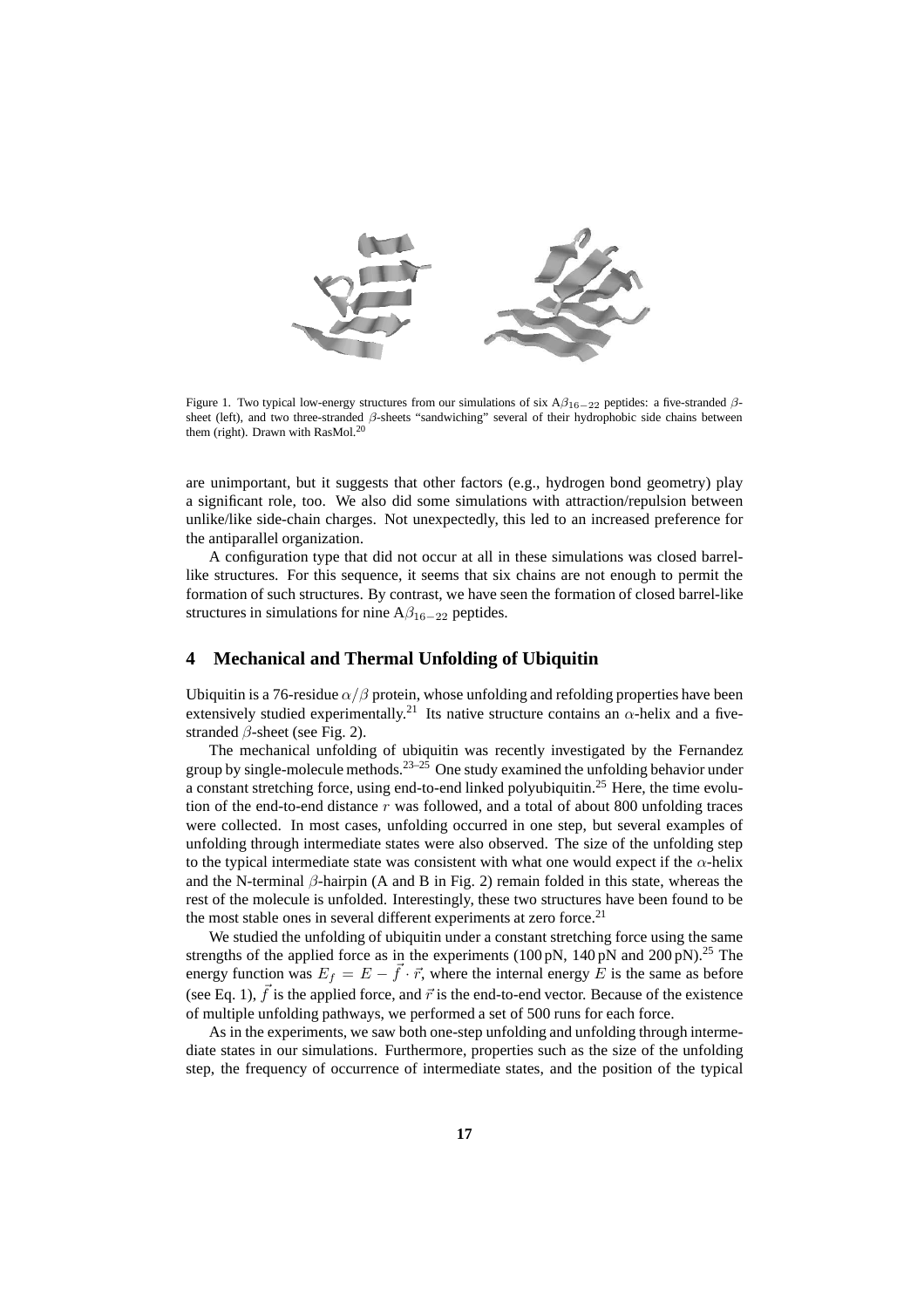

Figure 2. The native structure of ubiquitin with our labels for secondary-structure elements, A–E. Left: A 3D model (PDB code 1d3z, first model<sup>22</sup>) drawn with RasMol.<sup>20</sup> Right: The organization of the β-sheet.

intermediate state were all found to be in reasonable agreement with experimental data. Having verified these properties, we performed more detailed measurements which, in particular, aimed at characterizing the typical intermediate state.

For this purpose, we investigated the order of breaking of five secondary-structure elements, labeled A–E (see Fig. 2). The structure A is the  $\alpha$ -helix, whereas B–E are the four pairs of adjacent strands in the five-stranded  $\beta$ -sheet. To determine the order of breaking, the native hydrogen bonds in these structures were monitored as a function of the end-toend distance  $r(r)$  increased essentially monotonically with time). Fig. 3 summarizes the results of this analysis, at 100 pN. From this figure it is immediately clear that the structures A–E do not break in a random order but instead in a statistically preferred order, namely CBDEA. C and B tend to break below the typical r for intermediate states,  $r_{\text{int}} \approx 12 \text{ nm}$ , whereas D, E and A tend to break above  $r_{\text{int}}$ . Our results thus suggest that the typical intermediate is composed of D, E and A rather than A and B.

Fig. 3 shows averages over all events, and therefore does not tell how strong the statistical preference is for the unfolding order CBDEA. To investigate this, we also did an event-by-event analysis, and found that 61 % of the events followed the unfolding pathway CBDEA. Another 23 % of the events had the order of B and D apparently interchanged, the path being CDBEA. In these events, B does unfold before D, but partially reforms after D is gone. The partial refolding of B is not a step back toward the native state, because when B reforms, D is gone, and r is larger. Hence,  $84\%$  of the events followed the same basic pathway.

Several aspects of this calculated unfolding order can be understood in terms of native topology and pulling geometry. That C breaks first is inevitable; the other parts cannot sense the force until C is broken. The native state is mechanically resistant because C is pulled longitudinally, so that several hydrogen bonds must break at the same time. Once C is gone, nothing keeps B from unzipping, one bond at a time. Unzipping requires less force than separation by longitudinal pulling. Therefore, it seems reasonable that B breaks soon after C, as it did in our simulations.

That B breaks early implies that ubiquitin shows a different behavior in these simulations than in various experiments at zero force. In particular, there are experiments suggesting that B along with A are the thermally most stable parts of ubiquitin.<sup>26, 27</sup> Therefore, one must ask whether one actually sees a difference between mechanical and thermal unfolding in our model. To address this question, we performed a set of 800 thermal un-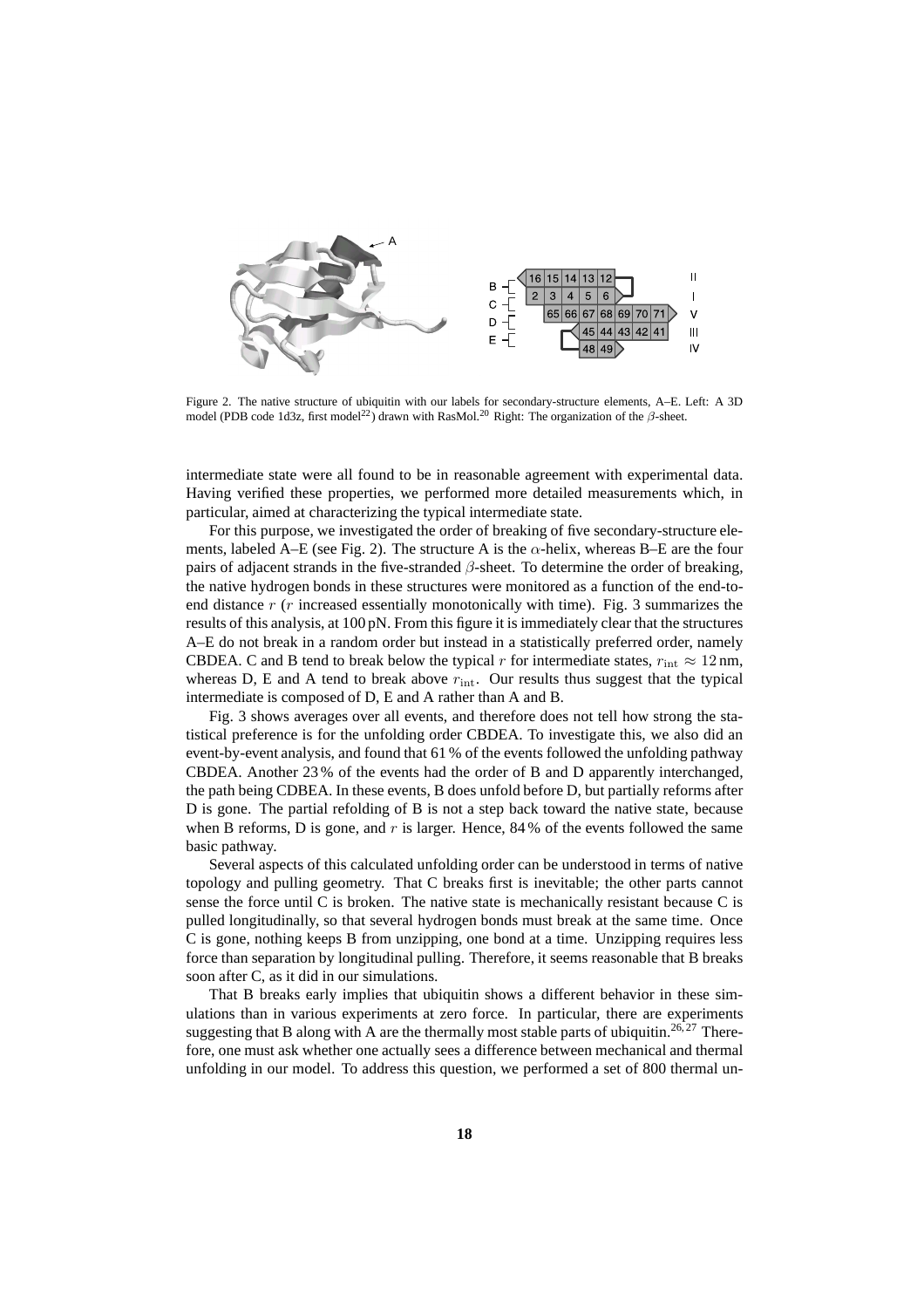

Figure 3. Frequency of occurrence of native hydrogen bonds in the structures A–E against end-to-end distance. Each curve represents an average over all the native hydrogen bonds in a given structure and over all events.

folding simulations at a fixed temperature.<sup>7</sup> In a majority of these events, A and B unfolded after C and D (E was not analyzed due to noisy data), which indeed is in agreement with the experiments. The agreement with experimental data in the thermal case strengthens our proposed mechanical unfolding order, which remains to be verified experimentally.

#### **Acknowledgments**

We thank Sandipan Mohanty for useful discussions. This article is based on work supported in part by the Swedish Research Council.

#### **References**

- 1. For a review, see C. M. Dobson, *The structural basis of protein folding and its links with human disease*, Phil. Trans. R. Soc. Lond. **B 356**, 133–145 (2001).
- 2. D. M. Fowler, A. V. Koulov, C. Alory-Jost, M. S. Marks, W. E. Balch, and J. W. Kelly, *Functional amyloid formation within mammalian tissue*, PloS Biol. **4**, e6 (2006).
- 3. S. Lesn´e, M. T. Koh, L. Kotilinek, R. Kayed, C. G. Glabe, A. Yang, M. Gallagher, and K. H. Ashe, *A specific amyloid-*β *assembly in the brain impairs memory*, Nature **440**, 352–357 (2006).
- 4. M. L´opez de la Paz and L. Serrano, *Sequence determinants of amyloid fibril formation* Proc. Natl. Acad. Sci. USA **101**, 87–92 (2004).
- 5. G. Favrin, A. Irb¨ack, and S. Mohanty, *Oligomerization of amyloid A*β<sup>16</sup>−<sup>22</sup> *peptides using hydrogen bonds and hydrophobicity forces*, Biophys. J. **87**, 3657–3664 (2004).
- 6. A. Irb¨ack, S. Mitternacht, and S. Mohanty, *Dissecting the mechanical unfolding of ubiquitin*, Proc. Natl. Acad. Sci. USA **102**, 13427–13432 (2005).
- 7. A. Irbäck and S. Mitternacht, *Thermal versus mechanical unfolding of ubiquitin*, to appear in Proteins.
- 8. A. Irbäck, B. Samuelsson, F. Sjunnesson, and S. Wallin, *Thermodynamics of* α *and* β*-structure formation in proteins*, Biophys. J. **85**, 1466–1473 (2003).
- 9. A. Irb¨ack and S. Mohanty, *Folding thermodynamics of peptides*, Biophys. J. **88**, 1560– 1569 (2005).